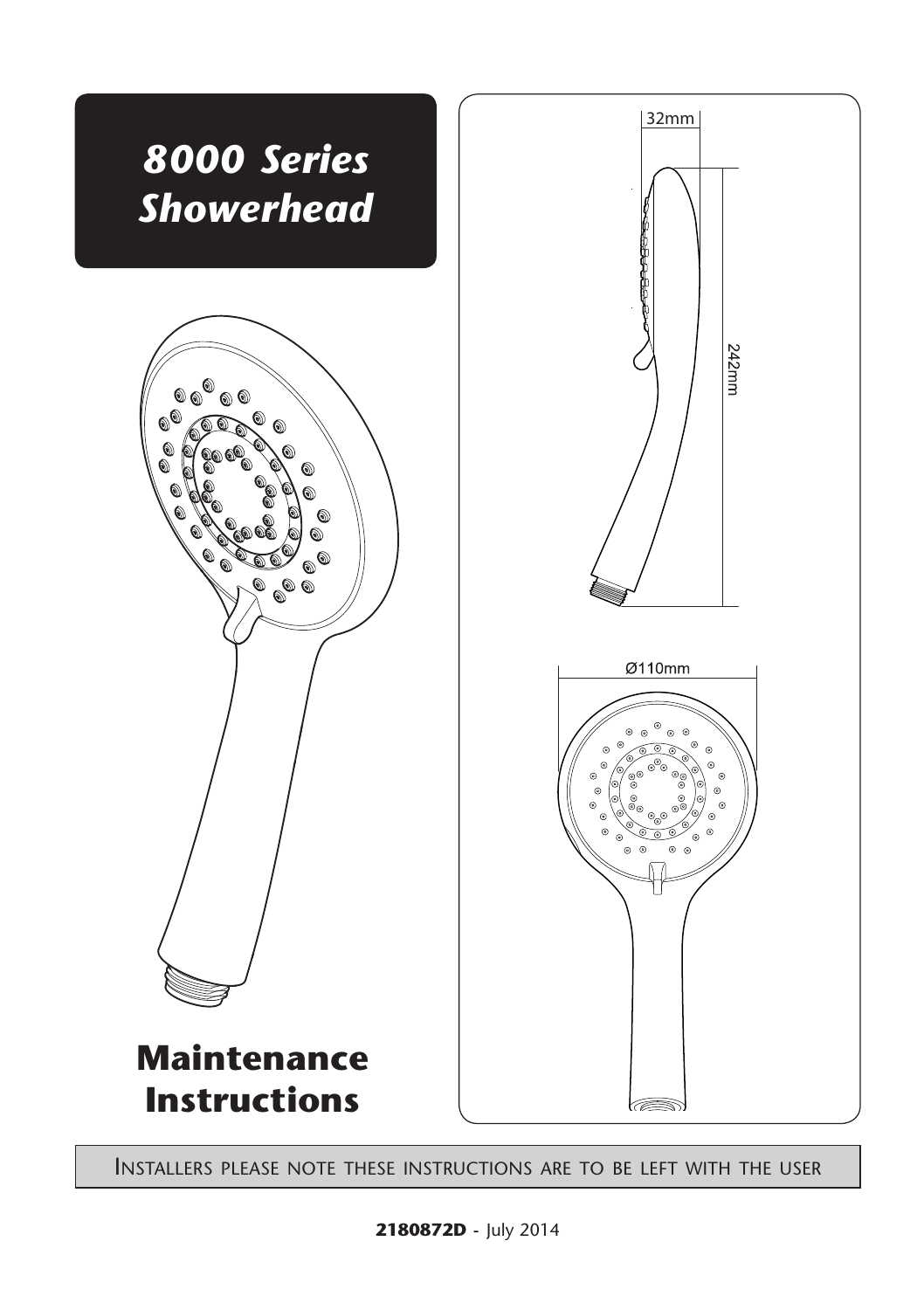## **8000 SERIES SHOWERHEAD**



This instruction book covers the operation and cleaning of the showerhead.

#### *SHOWERHEAD SPRAY POSITIONS*

Five showerhead patterns are available.

Adjust the spray pattern by turning the lever on the showerhead in either direction until the desired pattern is obtained. These positions are located at 4, 5, 6, 7 and 8 o'clock, when the showerhead is in the vertical position.

## *REMOVING THE SPRAY PLATE*

**IMPORTANT:** *Before cleaning, turn off the unit at the mains supply to avoid the shower being accidentally switched on.*

- *1* Rotate the spray plate clockwise until it reaches it's 'stop' position facing the removal button.
- *2* Press and hold the removal button in.
- *3* With the removal button held in, rotate the face plate clockwise past the removal button until it stops.
- *4* Release the removal button and gently pull the face plate away from the body using the adjustment lever.

# **IMPORTANT**

**Should any difficulty arise when trying to remove the spray plate (image 4) DO NOT try to force it out of the body by hand, or by using tools such as a screwdriver. Reset the spray plate to the position shown in image 7 and repeat steps 1-4 as listed above.**

**DO NOT remove the inner plate (image 5). Removing this, WILL invalidate any product warranty.**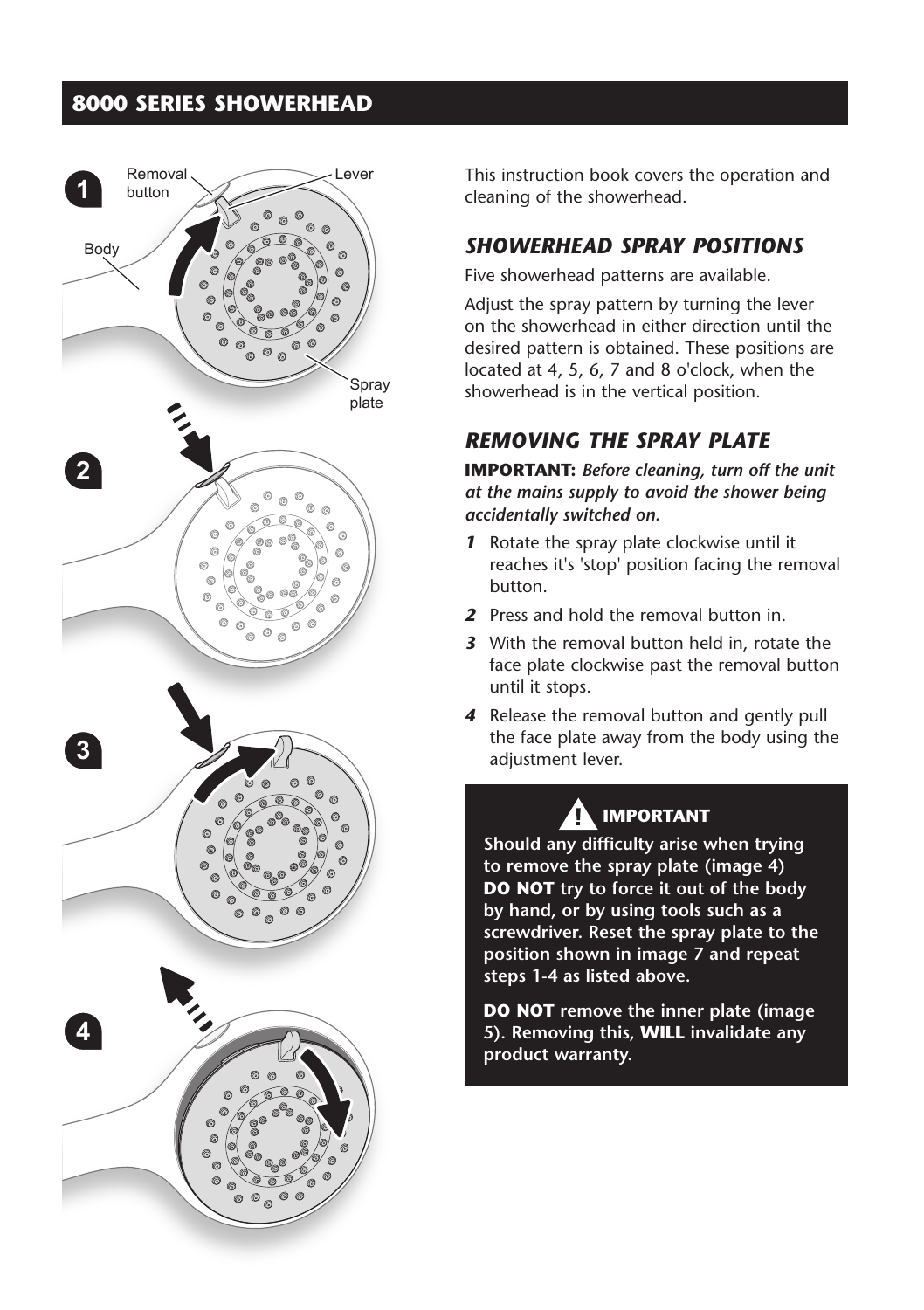## **8000 SERIES SHOWERHEAD**

#### *CLEANING*

**Triton recommends that all products are cleaned using warm, soapy water.**

**DO NOT use abrasive or aggressive chemical cleaning products as this may affect the product surface and finish and invalidate your guarantee.**

**NOTE :** *The showerhead can be cleaned quickly by simply rubbing your fingers over the spray plate.*

IT IS IMPORTANT TO KEEP THE SHOWERHEAD CLEAN TO MAINTAIN THE PEREORMANCE OF THE SHOWER. The hardness of the water will determine the frequency of cleaning. For example, if the shower is used every day in a very hard water area, it may be necessary to clean the showerhead on a weekly basis.

#### *REPLACING THE SPRAY PLATE*

- *5* The spray plate and face plate **MUST** be aligned correctly for reinstallation. To align them correctly, please do the following:
- *a* Ensure that the inner plate is turned fully clockwise until it stops. The alignment arrow position is approximately 9 o'clock, when the showerhead is in the vertical position.
- *b* The lever **MUST** then be matched up with the arrows position to reinstall the spray plate correctly.

**Should any difficulty arise when trying to refit the spray plate DO NOT try to force it back into position. Please make sure the arrow and lever positions are correct.**

Once in place, the spray plate face should be gently pressed until its edges sit flush with the body.

- *6* Now installed into the body, start to turn the spray plate anti-clockwise.
- *7* To lock the plate back into the mechanism, the spray plate **MUST** be rotated fully anti-clockwise until it stops.

**IMPORTANT:** *The showerhead should be directed towards waste, and the shower switched on to ensure the spray plate is locked into the mechanism before use.*